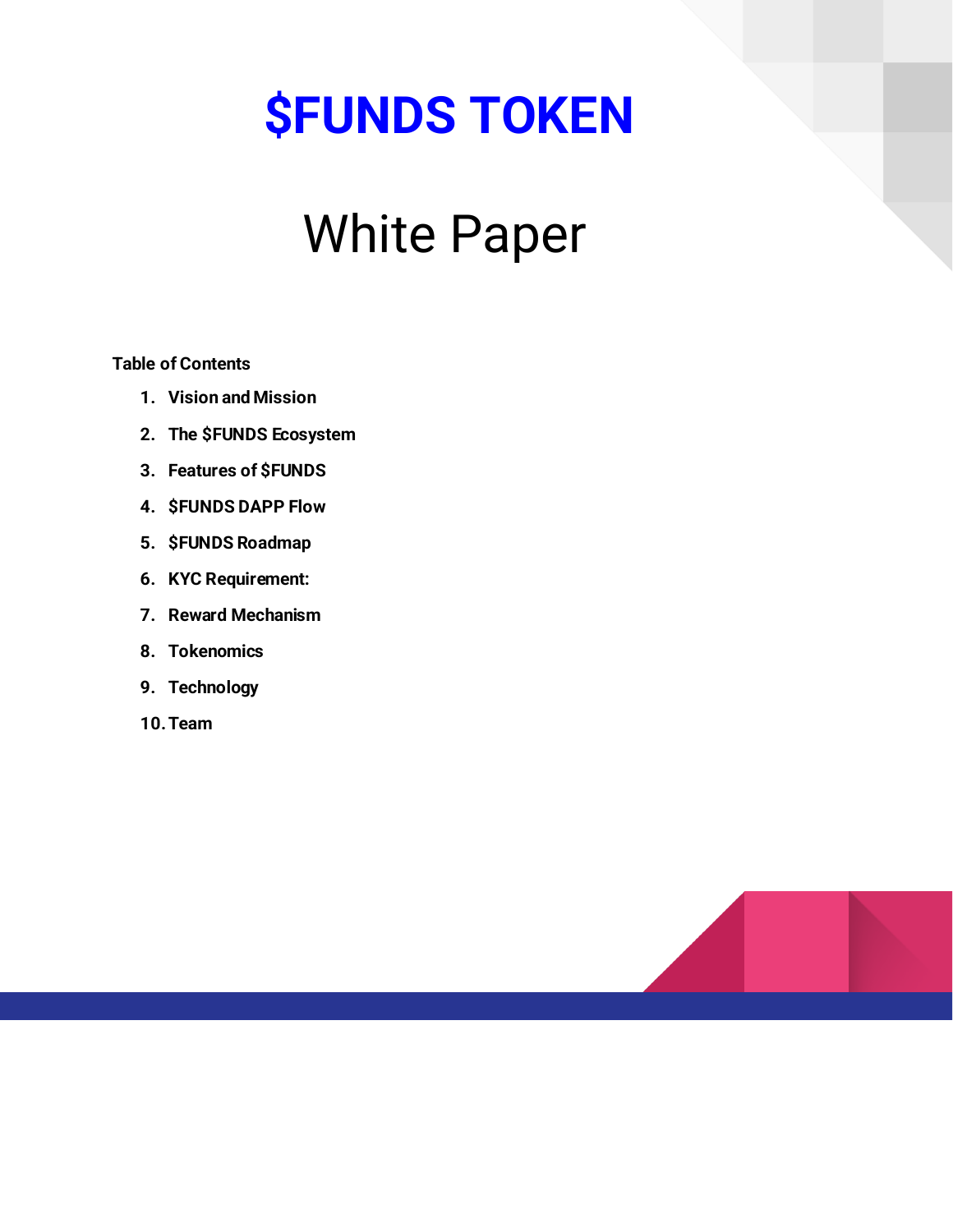# **1. Vision and Mission**

## **1.1. Vision:**

The vision of \$FUNDS is to decentralize the entire lottery system by developing an idea on the blockchain and implementing crypto and NFT based solutions.

### **1.2. Mission:**

\$FUNDS is on a mission to build its decentralized ecosystem and eliminate the traditional lottery system. \$FUNDS is a project backed by international lotteries and founded by AZlotts. AZLotts N.V. have a utility token named \$FUNDS, an ERC-20 contract that helps in the governance of applications, provides real-time information, automates payments, and brings full transparency to the lottery system. The main goal of \$FUNDSis to automate andfacilitate the creationof NFT lifetime lottery tickets inside the \$FUNDS decentralized application (DAPP).

## **2. The \$FUNDS Ecosystem**

- 2.1. \$FUNDS is and should be considered an automated buying system to generate multiple revenue streams through NFT's sales, existing and new affiliate programs, and the supplementary dividends which are pooled to sustain the continual purchase of global lottery tickets into the World's biggest draws.
- 2.2. Staking pools A percentage of the future profits from the sale of Tokens will be pooled to cover automated purchasing of lottery entries.
- 2.3. Transaction fees While the goal of the creators of \$FUNDS is to keep all transaction fees to a min, the small fees through the trade of the Token will be pooled providing a safety net against any shortfall.
- 2.4. Our proprietary algorithm on statistical lottery payouts \$FUNDS parent company - AZLotts N.V. has applied for a global patent to protect the methods we use based on proven statistics.



2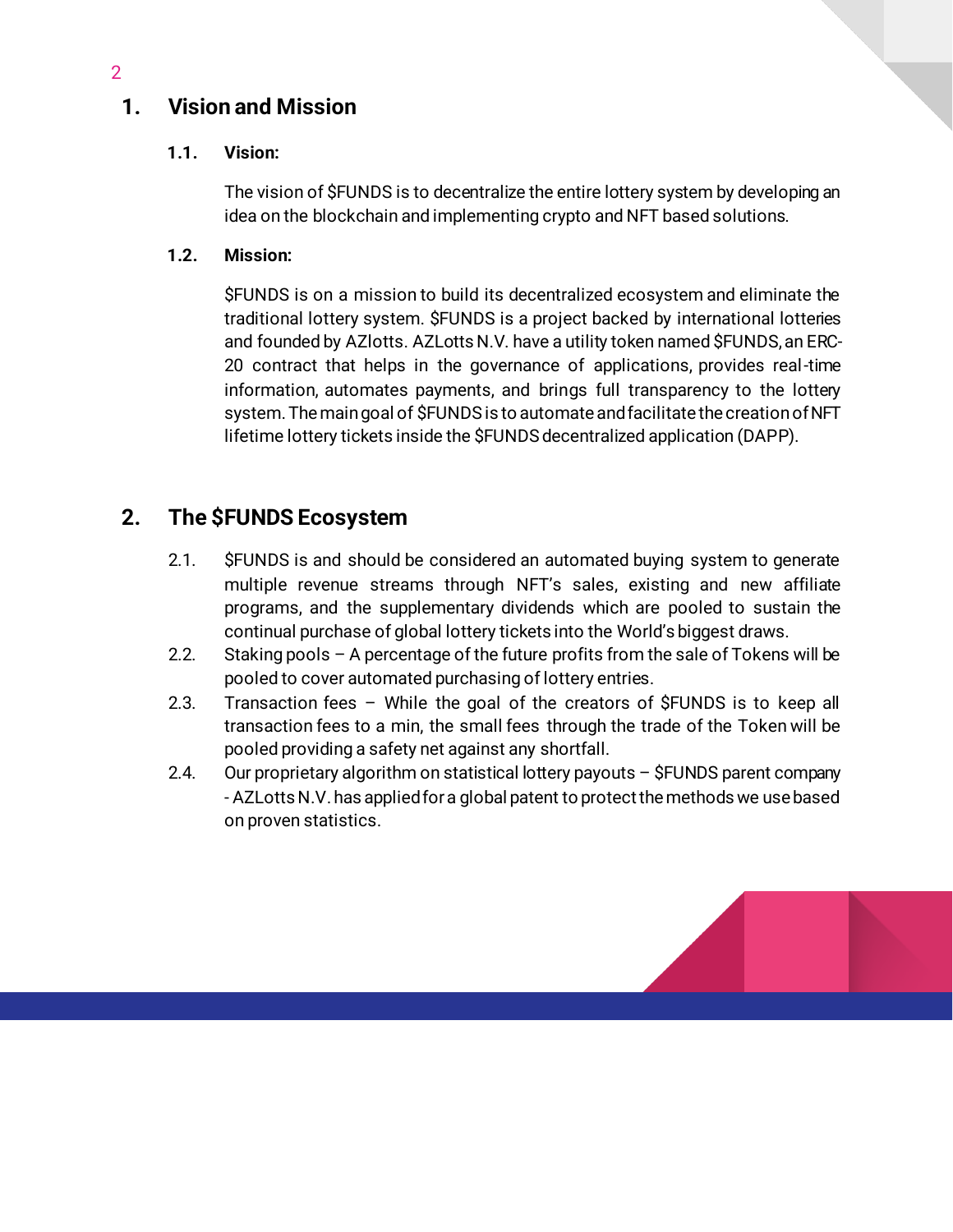# **3. Features of \$FUNDS**

- 3.1. **ERC 20 supported:** \$FUNDS Token is an ERC 2O utility token that will derive its value from the smart contract. Users will be able to trade, hold and create pools for tokens.
- 3.2. **Automated Monthly Payouts:** \$FUNDSwill distribute automatic monthly payouts to its users who have successfully fulfilled the KYC requirements and connected their wallets to \$FUNDS DAPP.
- 3.3. **Win Jackpots Weekly:** By simply holding the token in \$FUNDS DAPP, users will be able to receive the reward in their wallets. Users will receive the rewards in proportion to their token holding.
- 3.4. **A Generational Asset:** \$FUNDS token is designed to be a generational asset which means that the token can be transferred to kin at the time of any contingency.

# **4. \$FUNDS Roadmap**

| <b>Version#</b> | <b><i>SFUNDS</i></b>                      | <b>Description</b>                                                                                                                                                                                    |
|-----------------|-------------------------------------------|-------------------------------------------------------------------------------------------------------------------------------------------------------------------------------------------------------|
| Version 1       | <b>ERC-20 Utility Token</b>               | An ERC-20 utility token available for trading.                                                                                                                                                        |
| Version 2       | <b><i>SFUNDS DAPP</i></b>                 | DAPP-A decentralized application where<br>token holders can hold their \$FUNDS and<br>participate in an automated lottery<br>incentivization system.                                                  |
| Version 3       | <b>SFUNDS NFT</b><br>"Non Fungible Token" | NFT-based lottery system, a fully<br>decentralized \$FUNDS ecosystem, where<br>\$FUNDS holders will have full control over<br>their \$FUNDS and be able to stake their<br><b><i>SFUNDS NFT's.</i></b> |

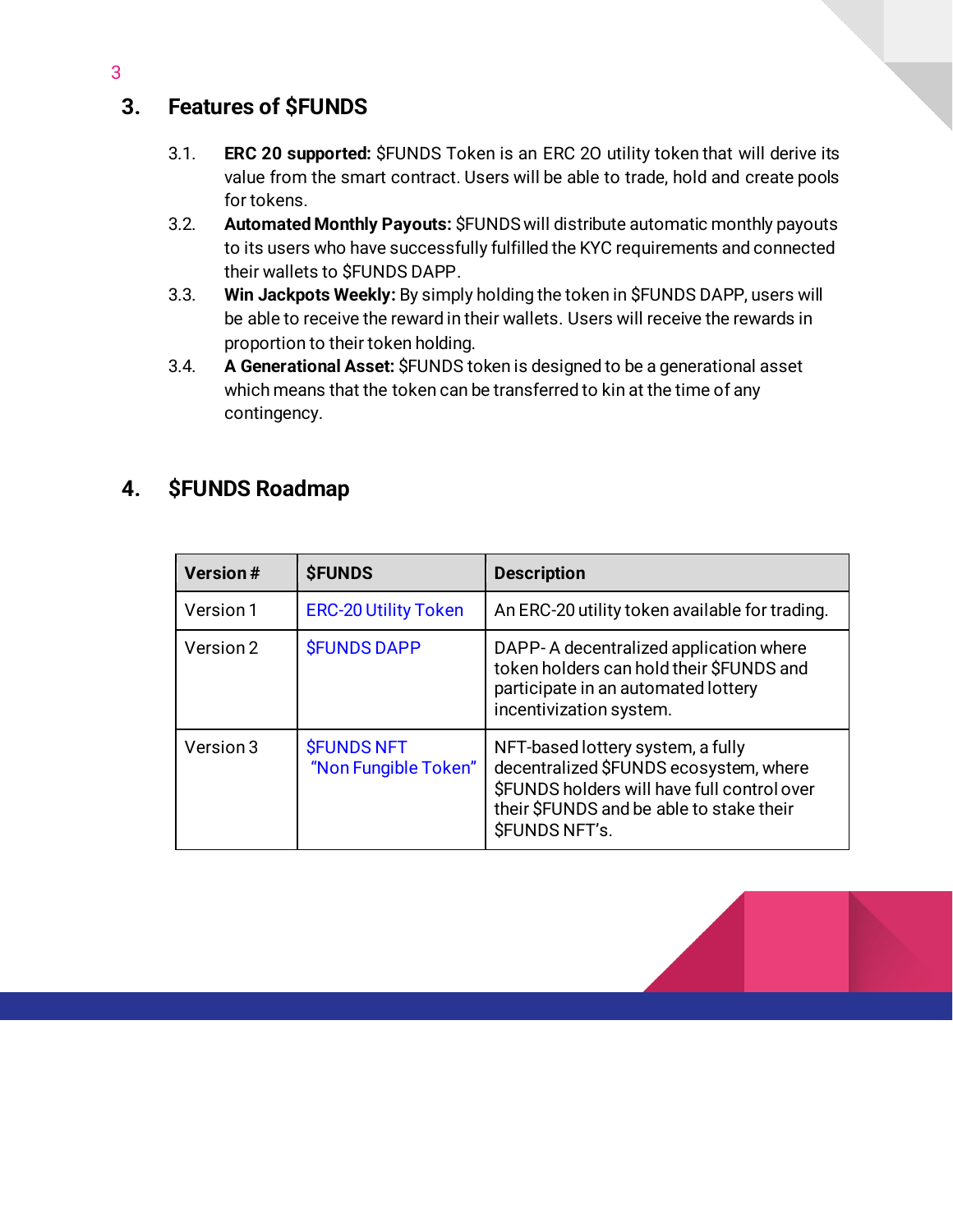## **5. \$FUNDS DAPP "Decentralized application"**

\$FUNDS DAPP's focus is to create a system that gives control back to its users, here is a quick snapshot of what are the functionalities of your DAPP and how it works:

**Users -** Users can be the token holders in the \$FUNDS DAPP.

#### **Rules & Conditions**

**KYC**: Only KYC users are eligible to receive rewards and only at the time of jackpot. [Not divisional rewards]

**HOLD FUNDS**: Users holding only will be eligible to receive rewards.

**NFT's**: \$FUNDS tokens holders will be able to trade their tokens inside the \$FUNDS DAPP for NFT's.

**CLAIM REWARDS**: Users can claim and redeem their rewards anytime.

**PAYOUT**: If the \$FUNDS team purchased multiple lotteries & won the jackpot then the proportionate jackpot rewards will be distributed to all token holders.

#### **Lock Time**:

The lock time period is used to define the eligible token holders.

The lock time period would be a random time period decided by the team.

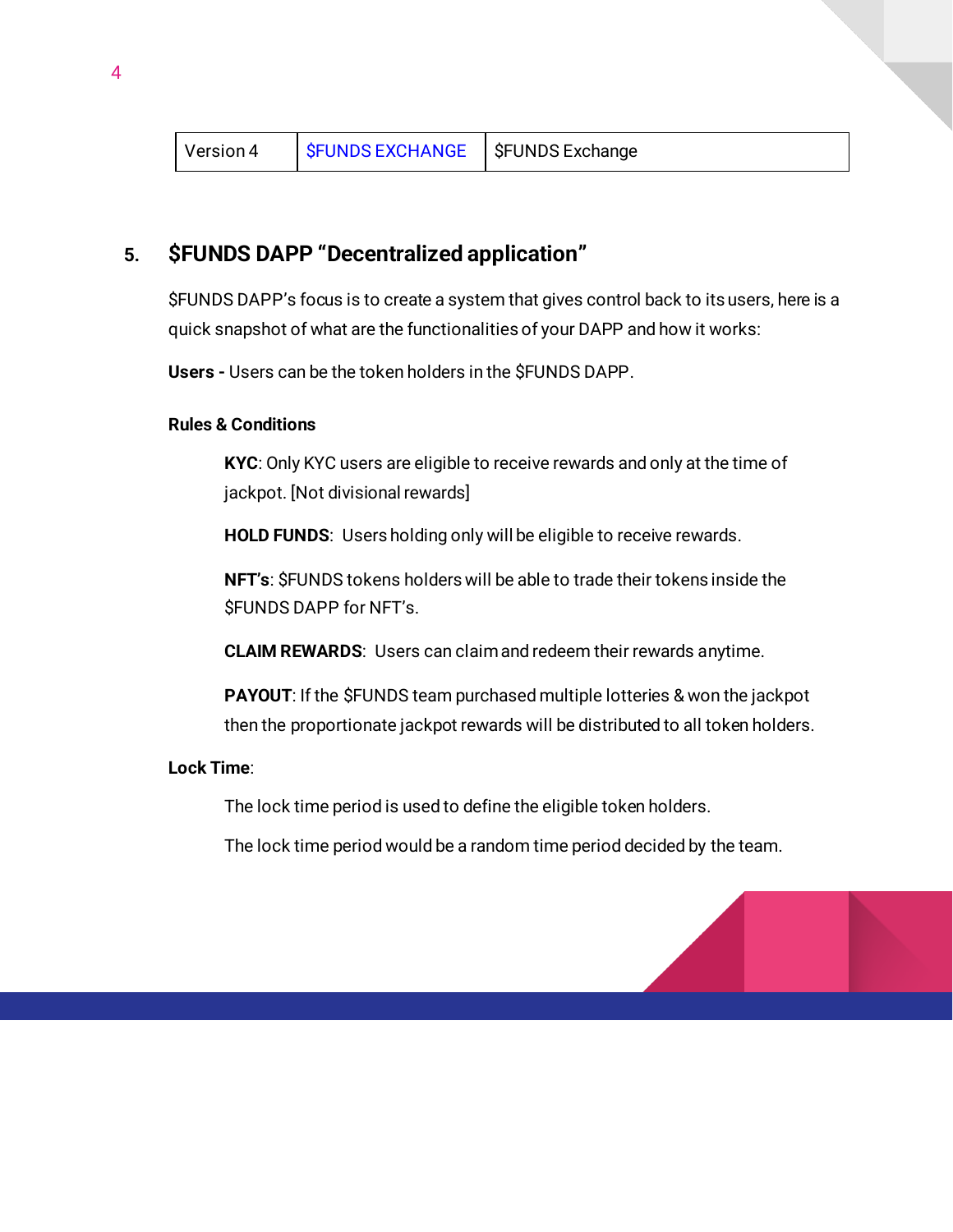Token holders in \$FUNDS DAPP, at the time of lock time period, will be eligible for rewards.

IF token holders withdraw their token before or after a lock time period, THEN they will not be entitled to receive the rewards.

## **5. KYC "Know Your Customer" Requirement**

Users must complete the KYC before claiming the rewards. The process of completing the KYC is as follows:

- Uploading Identity Proof
- Uploading Address proof
- Uploading Live photograph

After submitting necessary documents, the \$FUNDS team will verify the user.

If the KYC is verified then the user can participate in the FUNDS DAPP, otherwise, the user won't be able to further participate in the DAPP.

## **6. Reward and Payout Mechanism**

Funds team will distribute the reward at the time of the jackpot. The rewards will be distributed to token holders in the proportion to their \$FUNDS holdings in points. However, there are the following requirements that users must fulfill to claim the points.

- 1. KYC Completion: Users will have to complete and verify their KYC details to participate in \$FUNDS DAPP activities. KYC details are necessary to ensure the security of the users.
- 2. Connect to wallet: Wallet is integrated into FUNDS DAPP to transfer and receive the funds token easily. In the future, we are planning to integrate more wallets for the ease of users.

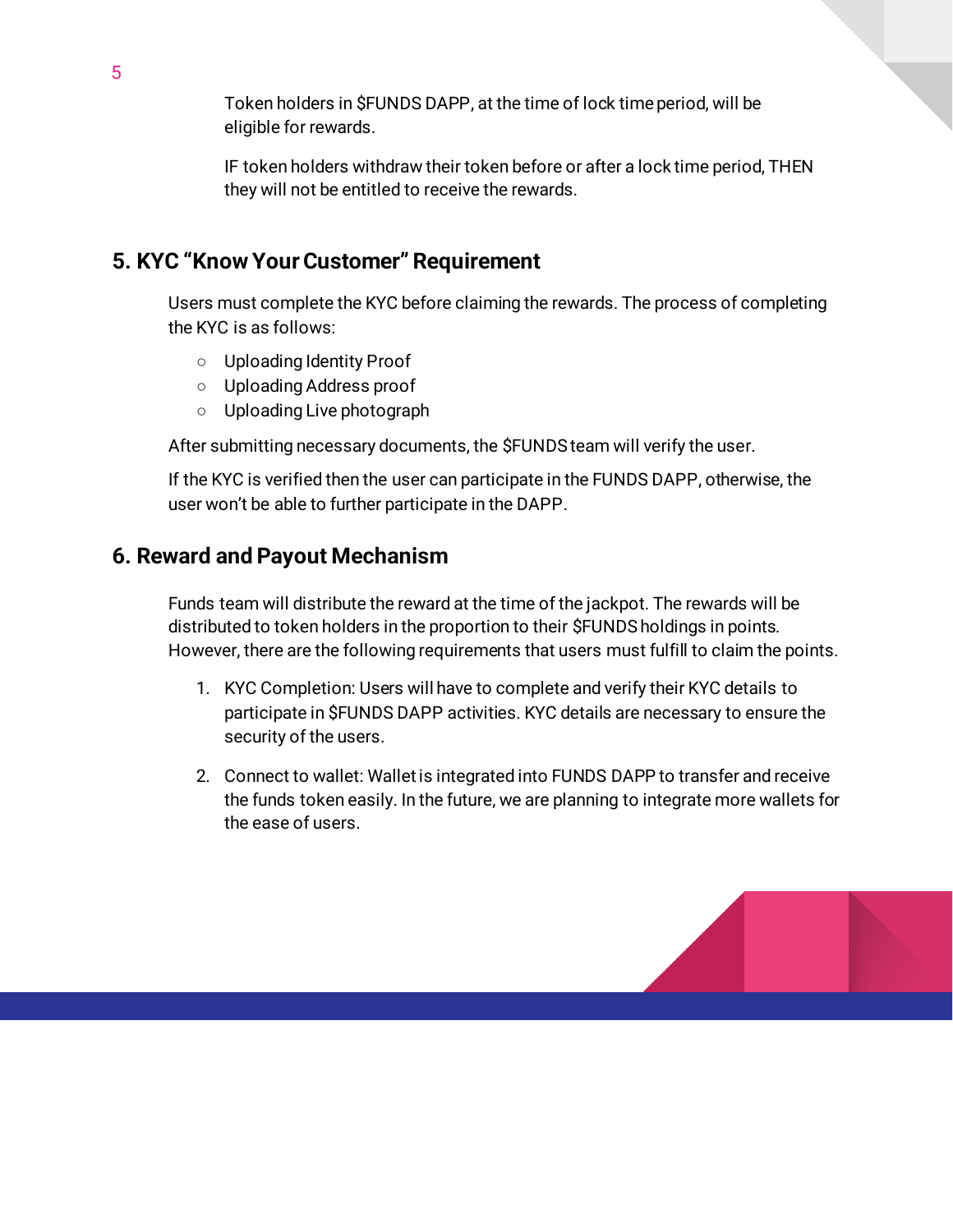3. Add Payment Options: Users will have to add the payment method for redeeming the funds in USD. The payment method can be PayPal or stripe.

**Payout Flow:** Holders will have the option to either redeem in USD or redeem in \$FUNDS. If the user chooses to redeem in funds, then they can redeem any time after the completion of the automated verification payout process if the user wants to redeem in USD they agree to be governed by the terms and conditions in conjunction with each specific lottery. The reward only includes jackpots (division 1) winnings.



## **7. Tokenomics**

AZLotts have created the \$FUNDS TOKEN and \$FUNDS NFT's solution.

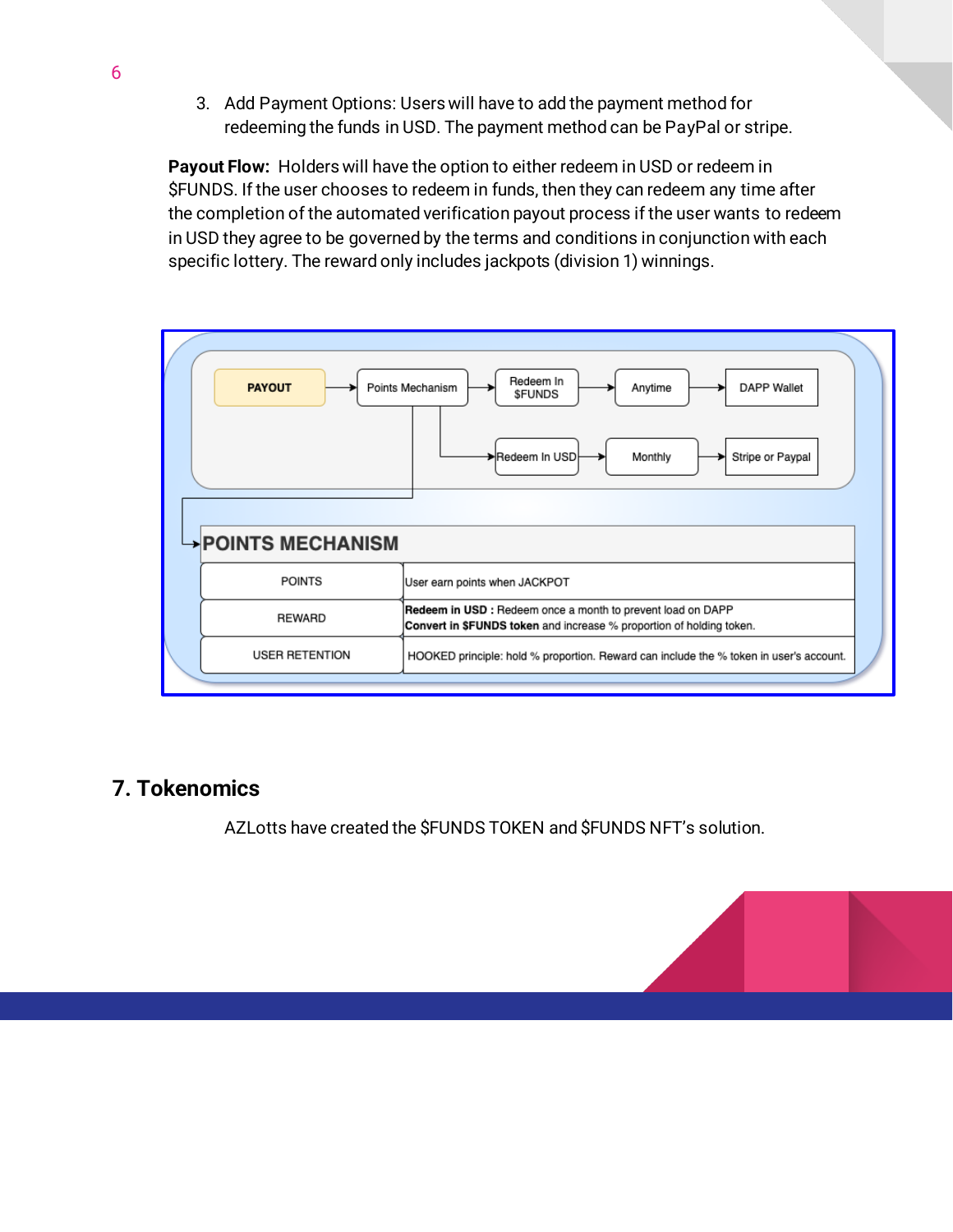Our lifetime lottery ticket is sustained through the pooling of divisional dividends, affiliate fees, staking pools, transaction fees, and our proprietary algorithm on statistical lottery payouts, creating a self-sustaining ecosystem

All payments will be automated and orchestrated through the smart contract to pay jackpot (division 1) winners their % of the winnings paid out each month to the respective wallets.

In use, Azlotts NV facilitates 8,888,888,888 total supply of tokens and the \$FUNDS token has already been listed on two centralized exchanges.

\$FUNDS tokens are generational assets.Both the token and NFT lifetime lottery ticket can be handed down from generations, thereby creating an appreciating asset that lasts for generations.

\$FUNDS V.20 - NFT will be updated to segment each Lifetime Lottery ticket, giving \$FUNDS Token holders the chance to win a larger % of major prize jackpots

### **\$FUNDS as a Utility Token**

The \$FUNDS TOKEN is supported by a user's "utility of membership" of their usage of the \$FUNDS platform, but not in their legal entity

Another way to explain the \$FUNDS TOKEN is as an automated purchasing system that facilitates lottery tickets and assigns to each specific token.

The value of each of these tokens will depend upon multiple factors, including the number of tokens, participation by the users, wherein with the increase in participation of the user, the valuation of the token may increase.

The incentives provided by using such tokens may arouse the interest of the user, thus increasing their participation in the ecosystem and further escalating the value of these tokens.

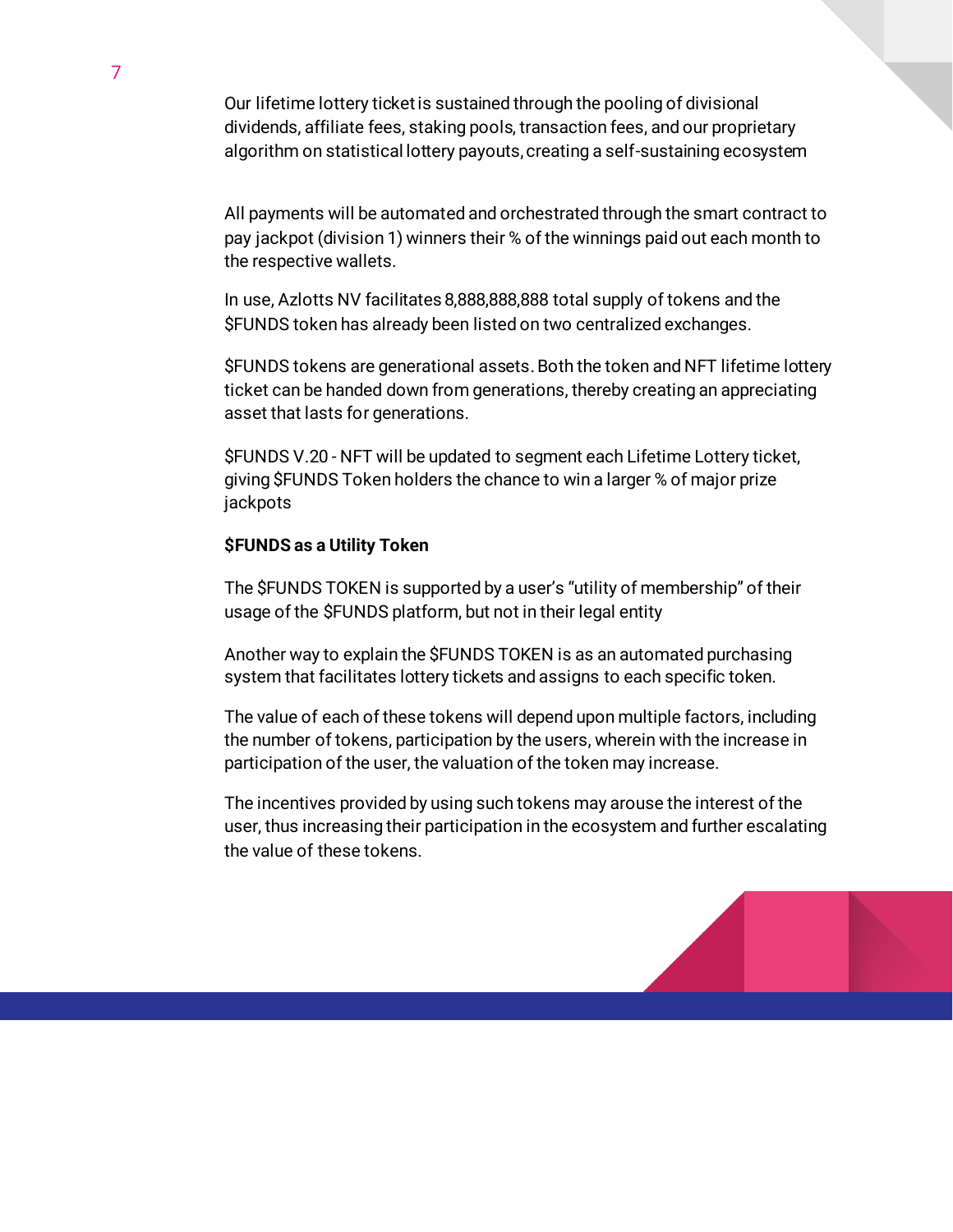The users, as holders of the \$FUNDS token, may experience a rise in the value of the tokens that is commensurate with a rise in the participation by different users, individually and/or collectively as part of the \$FUNDS platform. Consequently, the \$FUNDS token values are fully outside the control of external third-party influences, external actors, or external events in their entirety.

Therefore, since \$FUNDS is an online virtual platform, the \$FUNDS token could be considered as a utility token or a "membership benefit".

The \$FUNDS tokens are aimed at providing a tool for availing the benefits of the \$FUNDS platform. In other words, \$FUNDS tokens may be treated as an internal accounting unit of the \$FUNDS platform based on blockchain technology, which users can exchange for products and other currencies.

## **8. Technology**

**Blockchain**: ERC 20 smart contract is built on top of a polygon sidechain. Polygon sidechain is an emerging blockchain technology that provides the development and deployment platform for smart contracts.

**Low Gas Fee:** Polygon sidechain uses a very low amount of gas fee for transactions. It reduces the gas fee amount to 10 to 50 times less than Ethereum. Users can easily buy, sell and transfer the funds token in their wallet without being worried about the cost.

**Cross Chain Operability:** In \$FUNDS DAPP Pos bridge will be integrated via the bridge user will be able to easily transfer their \$FUNDS token from one blockchain to another.

**Security**: Security is the main concern and utmost priority for the \$FUNDS team. The Funds team has implemented different security tools and ensures the KYC requirement for the security of its users.

**Transparency**: Since the \$FUNDS token is built on top blockchain technology, users have full control to hold and track their tokens in the \$FUNDS DAPP. We aim to build a transparent system where users will have control of their own data.

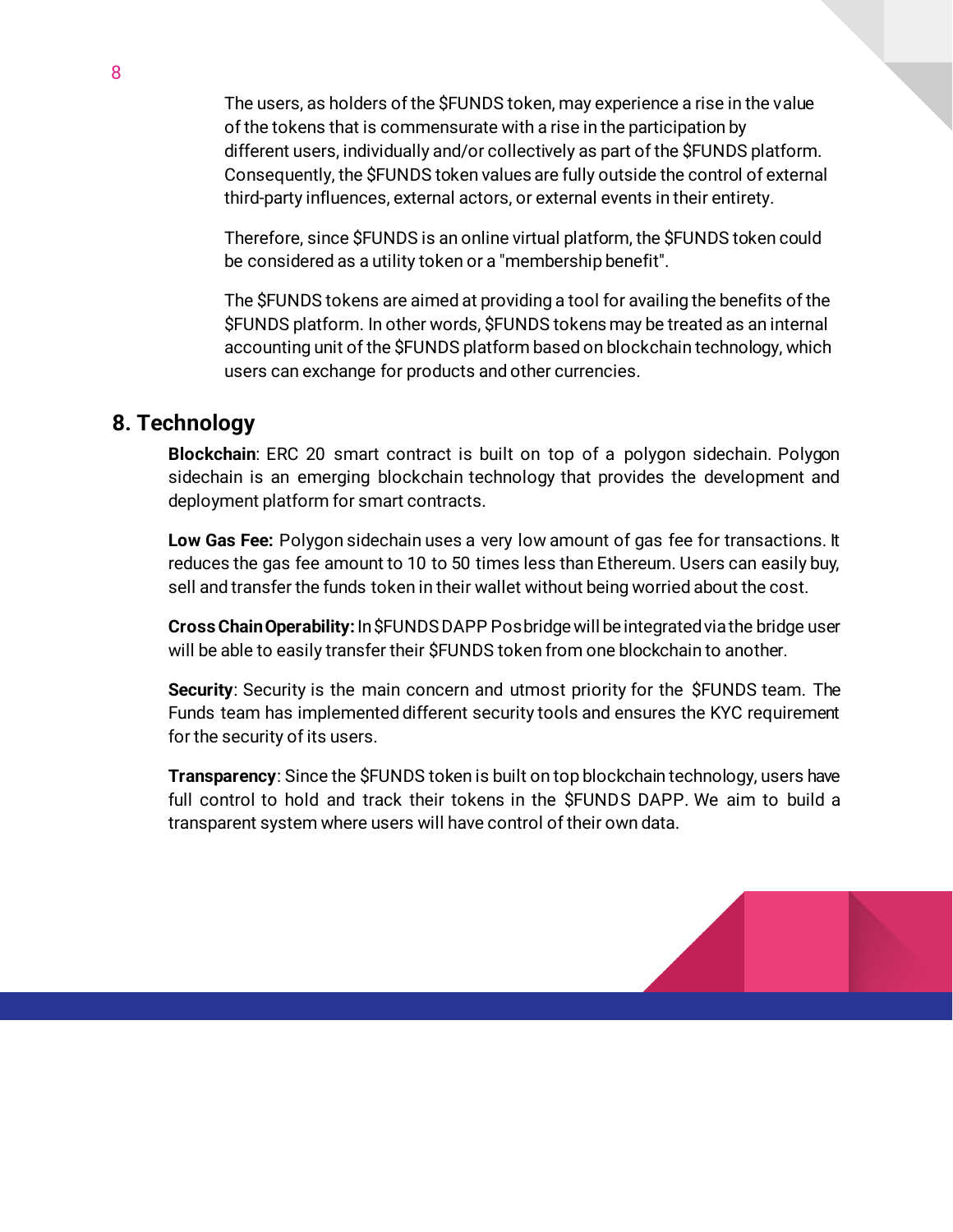**Security Audit:** We ensure a time-to-time audit for our contract so that we can prevent any threat and give assurance to our users that their currency is in safe hands.

## **9. Solution Architecture**

**\$FUNDS** is the first crypto coin that enables the future of a decentralized lottery system. The \$FUNDS DAPP "Decentralizedapplication" is the next big goal and here we are sharing the detailed solution architecture which explains how the \$FUNDS DAPP is going to work.

# **SOLUTION ARCHITECTURE DIAGRAM**



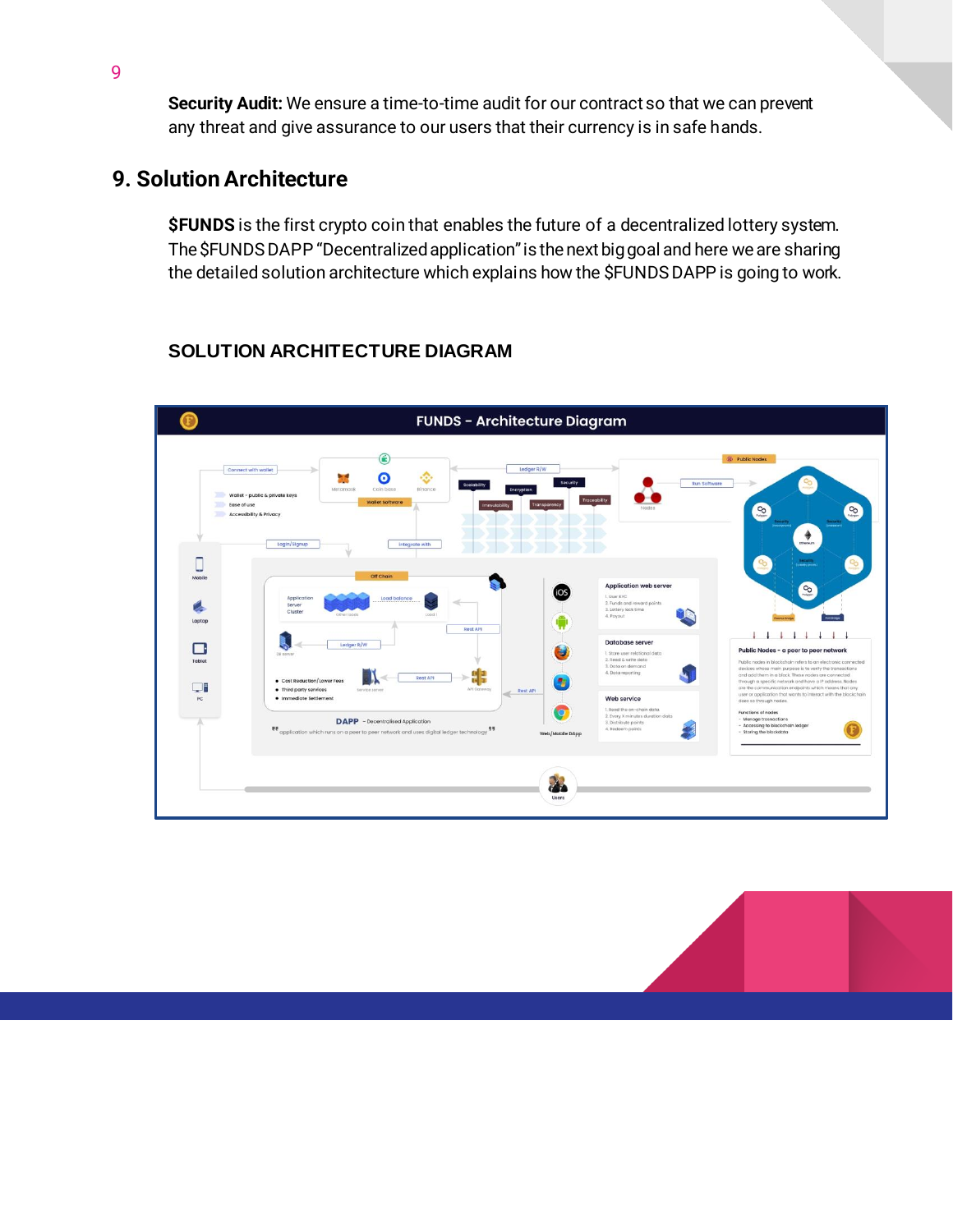### **DAPP**

- Dapps "Decentralized Applications" are built on top of blockchain technology which ensures data security and network integrity.
- Dapps create a trustless network where users don't have to put their trust in order to use the application.
- In FUNDS DAPP, Users can:
	- Register
	- Connect to Wallet
	- Transfer/Withdraw \$ FUNDS

#### **Wallet**

- The following wallets will be integrated with Funds Dapp:
	- Metamask
	- Coinbase
	- Binance
- Users will be able to transfer, store & swap, and withdraw the \$FUNDS token.

#### **Blockchain**

Ethereum

- \$FUNDS Token is ERC 20 Contract, deployed on the Ethereum Blockchain.
- Ethereum Blockchain is the main blockchain with open-source smart contract functionality.

Polygon:

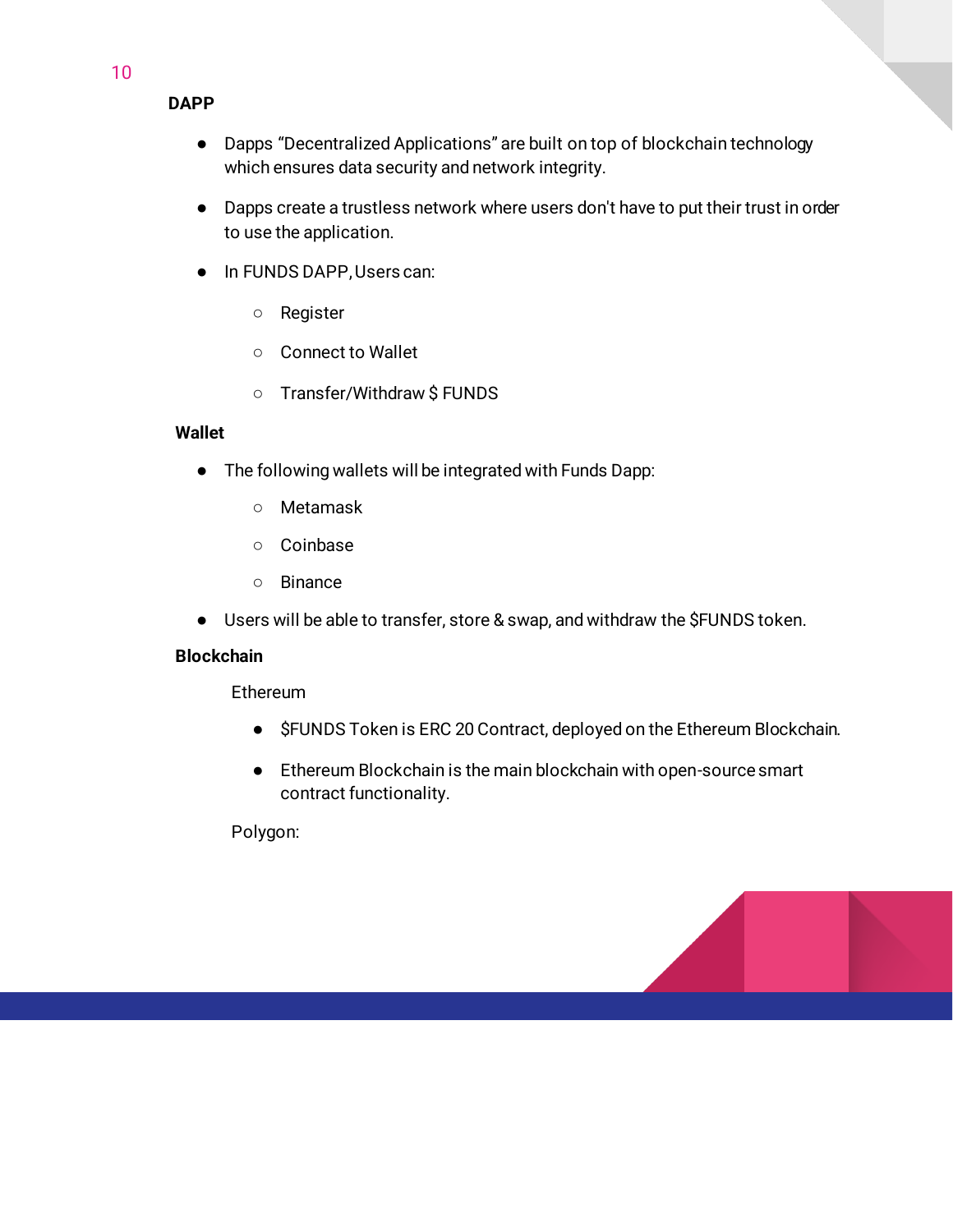- Polygon is a sidechain which means that it has its own blockchain and does not rely on Ethereum for security. But it uses an Ethereum Virtual Machine to execute the smart contracts, so it can communicate with the Ethereum mainnet.
- Polygon network charges a lower transaction fee for transferring, withdrawing the tokens from \$FUNDS DAPP to the third-party service provider.

#### Bridge:

- Polygon uses a plasma bridge and PoS Bridge for scaling the transactions. Through this technology, the \$FUNDS token can be transferred from Ethereum mainnet to the polygon sidechain.
- The Bridges consumes very little gas fee to execute the transaction.

## **10. Team**

| <b>Name</b>             | <b>Designation</b>       | <b>Email</b>                |
|-------------------------|--------------------------|-----------------------------|
| <b>Craig Austin</b>     | Founder                  | ca@funds.one                |
| <b>Richard Perceval</b> | Co-Founder               | rp@funds.one                |
| Shawn Budd              | Co-Founder               | sb@funds.one                |
| <b>William Cross</b>    | <b>Technical Advisor</b> | wc@funds.one                |
| <b>Rahul Dev</b>        | Legal Advisor            | rd@patentbusinesslawyer.com |

\$FUNDS has created a world class tech portal - https://docs.funds.one/

For more information, please contact \$FUNDS - info@funds.one www.funds.one